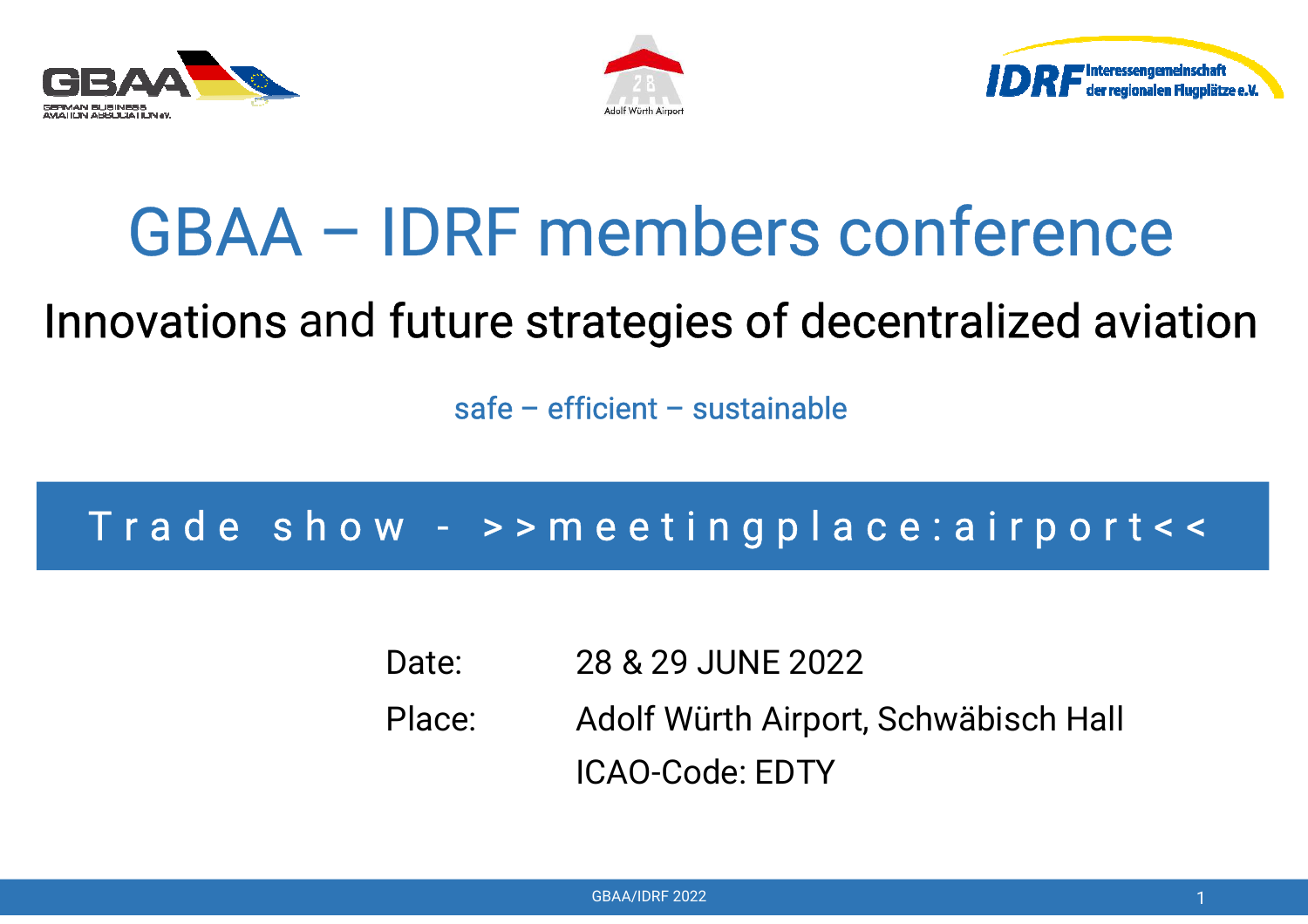





## GBAA – IDRF members conference

#### T <sup>r</sup> <sup>a</sup> d <sup>e</sup> <sup>s</sup> h <sup>o</sup> <sup>w</sup> - <sup>&</sup>gt; <sup>&</sup>gt; <sup>m</sup> <sup>e</sup> <sup>e</sup> <sup>t</sup> i <sup>n</sup> g p l <sup>a</sup> <sup>c</sup> <sup>e</sup> : <sup>a</sup> i <sup>r</sup> p <sup>o</sup> <sup>r</sup> <sup>t</sup> <sup>&</sup>lt; <sup>&</sup>lt;

#### Place & address

Flugplatz Schwäbisch Hall GmbHTüngentaler Strasse 202Adolf Würth AirportD-74523 Schwäbisch Hall

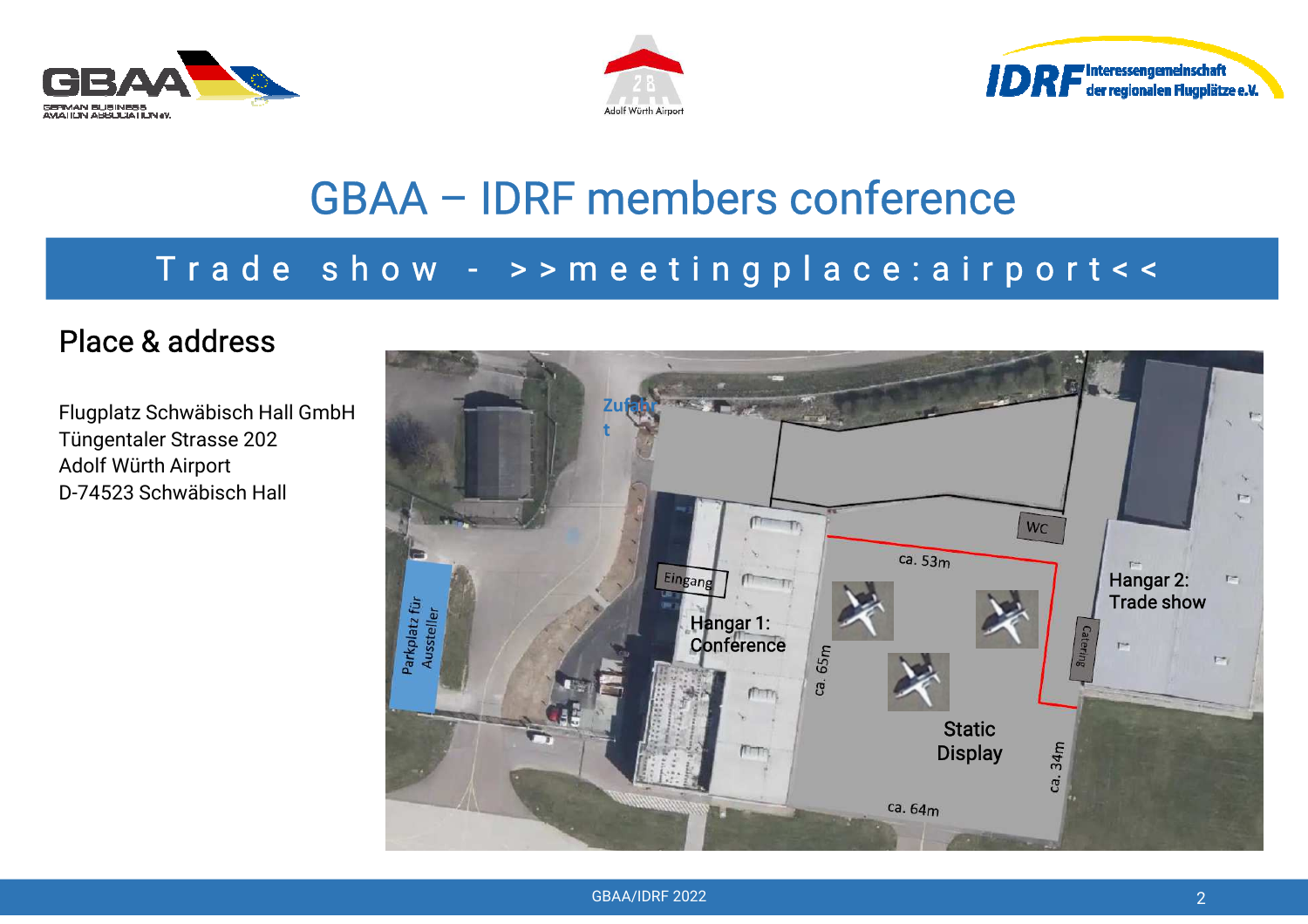





## GBAA – IDRF members conference

#### T <sup>r</sup> <sup>a</sup> d <sup>e</sup> <sup>s</sup> h <sup>o</sup> <sup>w</sup> - <sup>&</sup>gt; <sup>&</sup>gt; <sup>m</sup> <sup>e</sup> <sup>e</sup> <sup>t</sup> i <sup>n</sup> g p l <sup>a</sup> <sup>c</sup> <sup>e</sup> : <sup>a</sup> i <sup>r</sup> p <sup>o</sup> <sup>r</sup> <sup>t</sup> <sup>&</sup>lt; <sup>&</sup>lt;

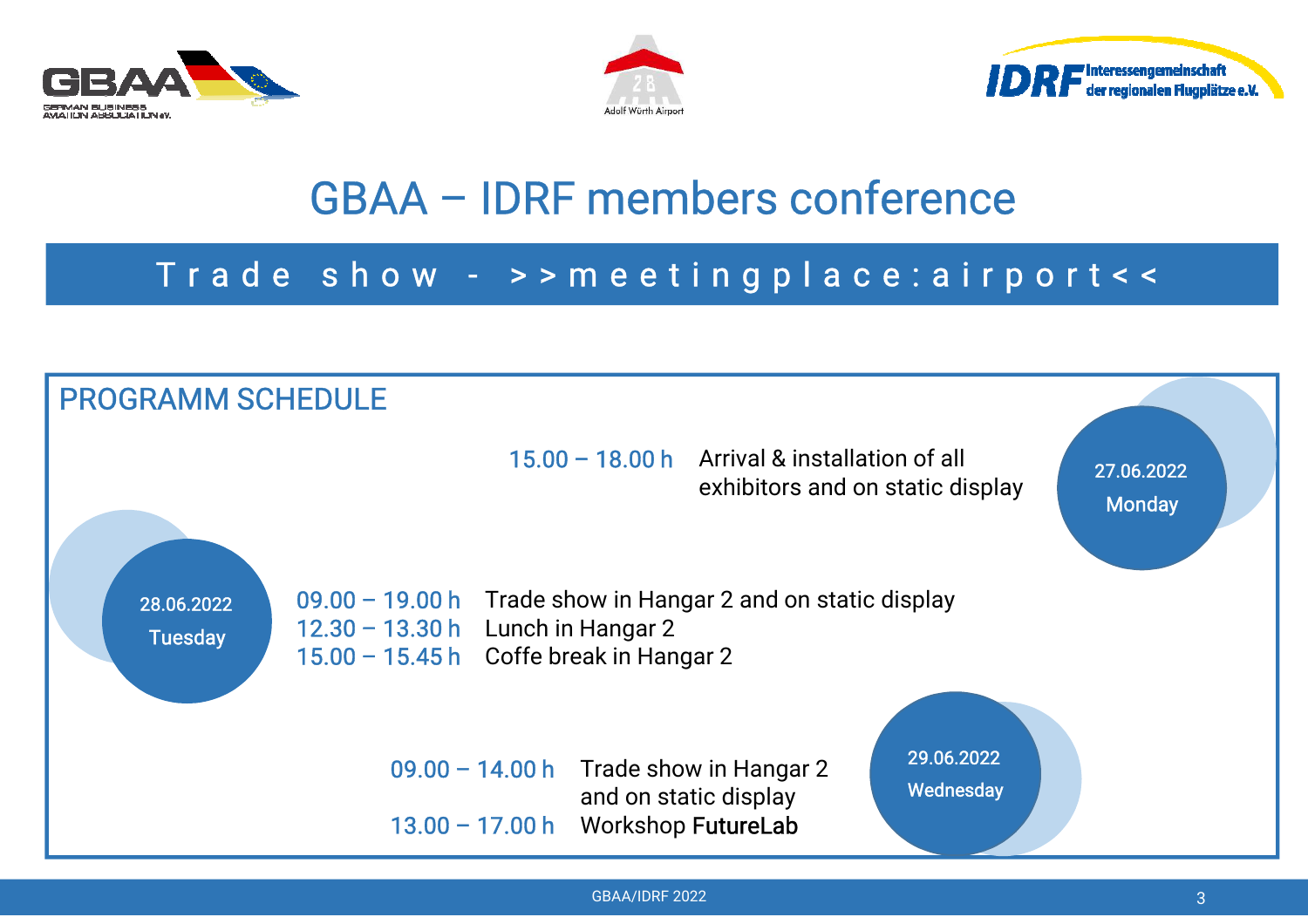





#### T <sup>r</sup> <sup>a</sup> d <sup>e</sup> <sup>s</sup> h <sup>o</sup> <sup>w</sup> - <sup>&</sup>gt; <sup>&</sup>gt; <sup>m</sup> <sup>e</sup> <sup>e</sup> <sup>t</sup> i <sup>n</sup> g p l <sup>a</sup> <sup>c</sup> <sup>e</sup> : <sup>a</sup> i <sup>r</sup> p <sup>o</sup> <sup>r</sup> <sup>t</sup> <sup>&</sup>lt; <sup>&</sup>lt;

#### **Booth**

- •Booth on trade show 28 June and 29 June 2022;
- •"Free design" (Roll-Up, Beachflag, table, chairs)
- •Space: 3 x 1,5 metres

Including: 1x High table, name badges, 230V power

•Including catering, softdrinks für two persons



*Sample*.

**Price for GBAA/IDRF-Members 1.400,- €**

## **Non-Members: 1.850,- €**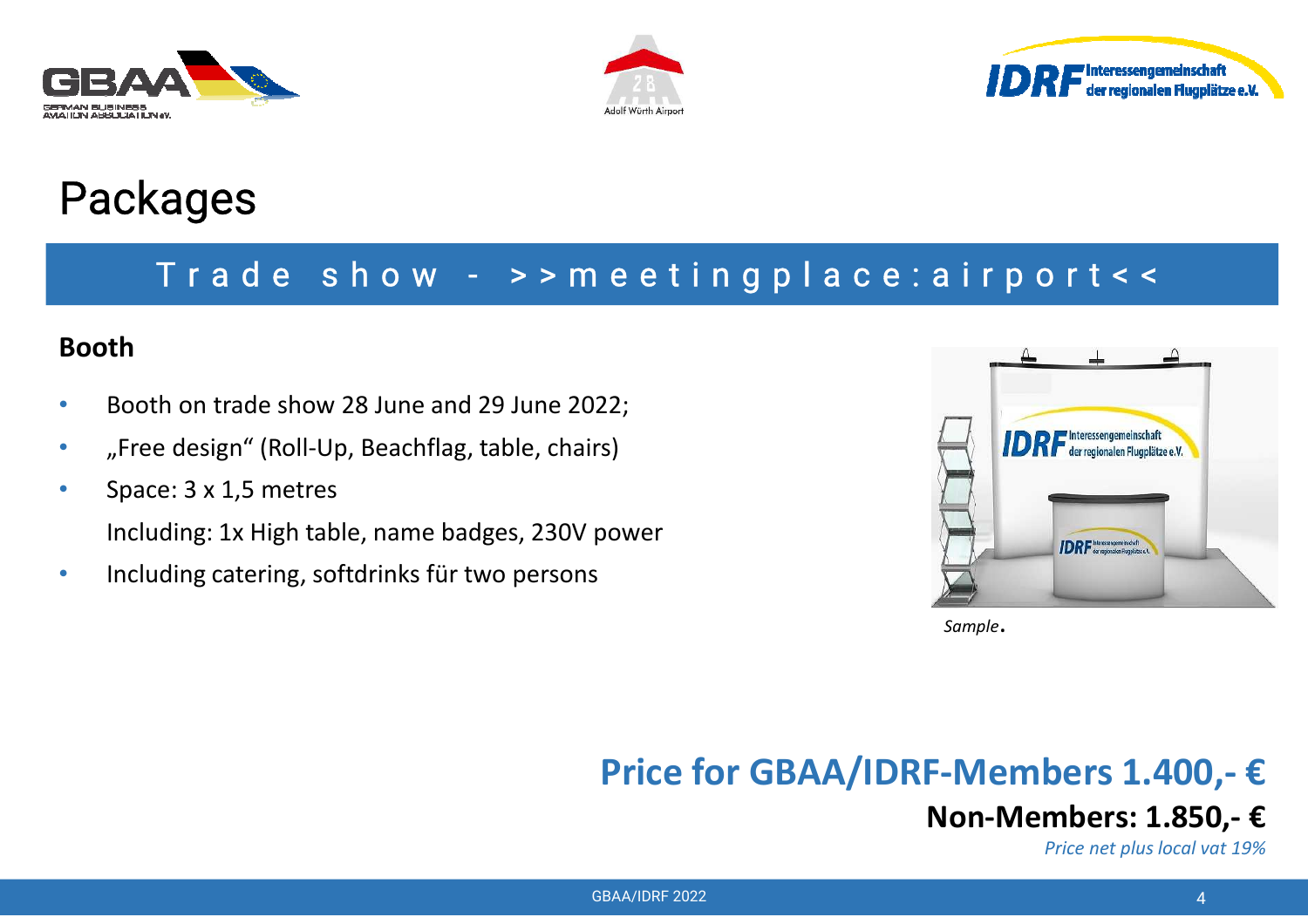





#### T <sup>r</sup> <sup>a</sup> d <sup>e</sup> <sup>s</sup> h <sup>o</sup> <sup>w</sup> - <sup>&</sup>gt; <sup>&</sup>gt; <sup>m</sup> <sup>e</sup> <sup>e</sup> <sup>t</sup> i <sup>n</sup> g p l <sup>a</sup> <sup>c</sup> <sup>e</sup> : <sup>a</sup> i <sup>r</sup> p <sup>o</sup> <sup>r</sup> <sup>t</sup> <sup>&</sup>lt; <sup>&</sup>lt;

#### **Static Display**

- •Show your aircraft on the Static Display
- • Show your equipment like fire truck, apron vehicles, push back or any other innovative gear

**Aircraft prices**

**MTOW < 5,7t: 2.000,- €**

**MTOW 5,7t – 15t: 4.000,- €**

- **MTOW 15t – 20t: 6.000,- €**
	- **MTOW > 20t: 8.000,- €**

**Other equipment prices on request**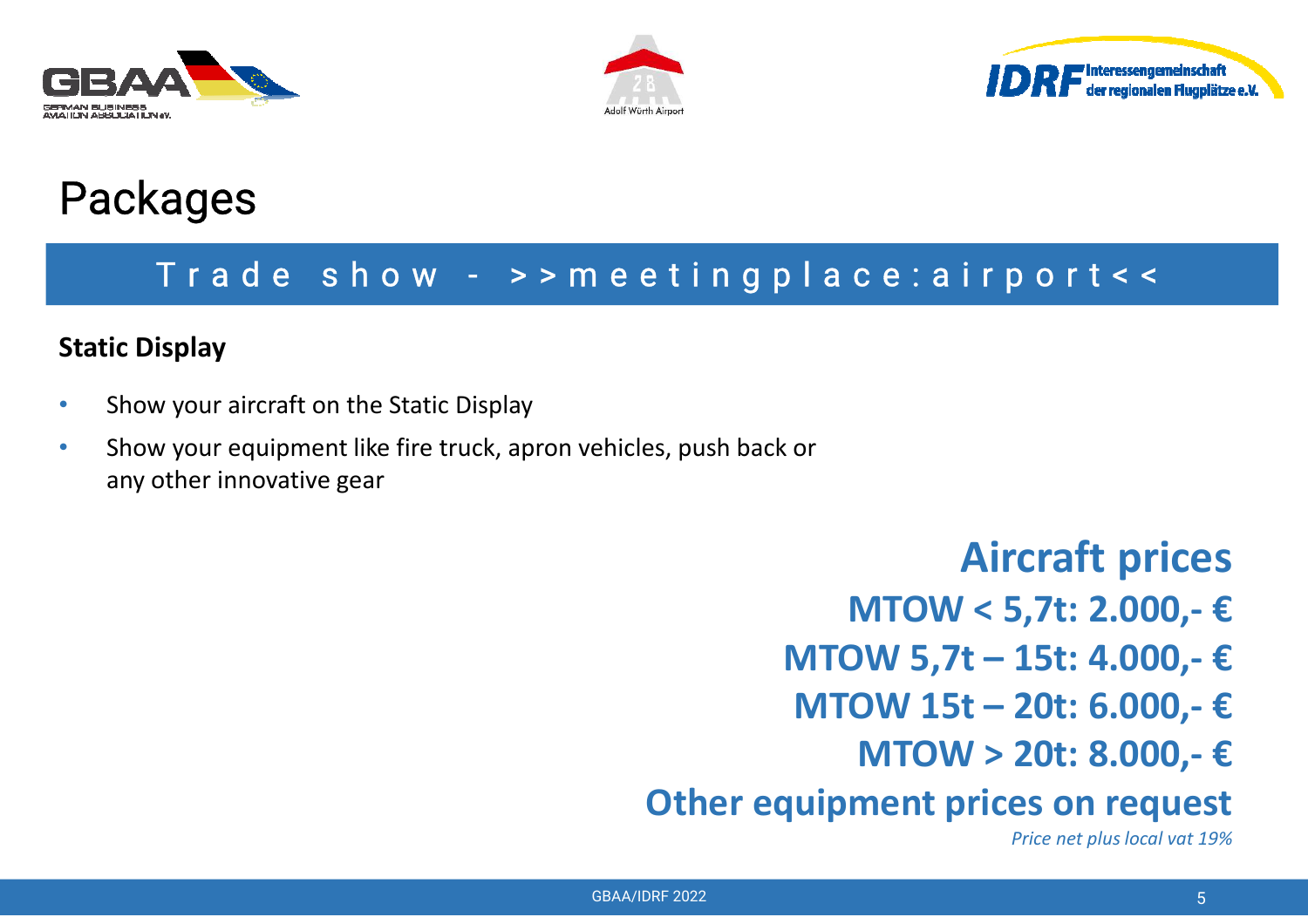





#### T <sup>r</sup> <sup>a</sup> d <sup>e</sup> <sup>s</sup> h <sup>o</sup> <sup>w</sup> - <sup>&</sup>gt; <sup>&</sup>gt; <sup>m</sup> <sup>e</sup> <sup>e</sup> <sup>t</sup> i <sup>n</sup> g p l <sup>a</sup> <sup>c</sup> <sup>e</sup> : <sup>a</sup> i <sup>r</sup> p <sup>o</sup> <sup>r</sup> <sup>t</sup> <sup>&</sup>lt; <sup>&</sup>lt;

#### **Roll-up or Beachflag**

- •Set up of a Roll-Up or Beachflag
- • Possible at Hangar 1 (conference) and Hangar 2 (trade show)
- •Price per Roll-up and per Beachflag



*Samples*.

### **Price for GBAA/IDRF-Members 300,- €**

## **Non-Members: 400,- €**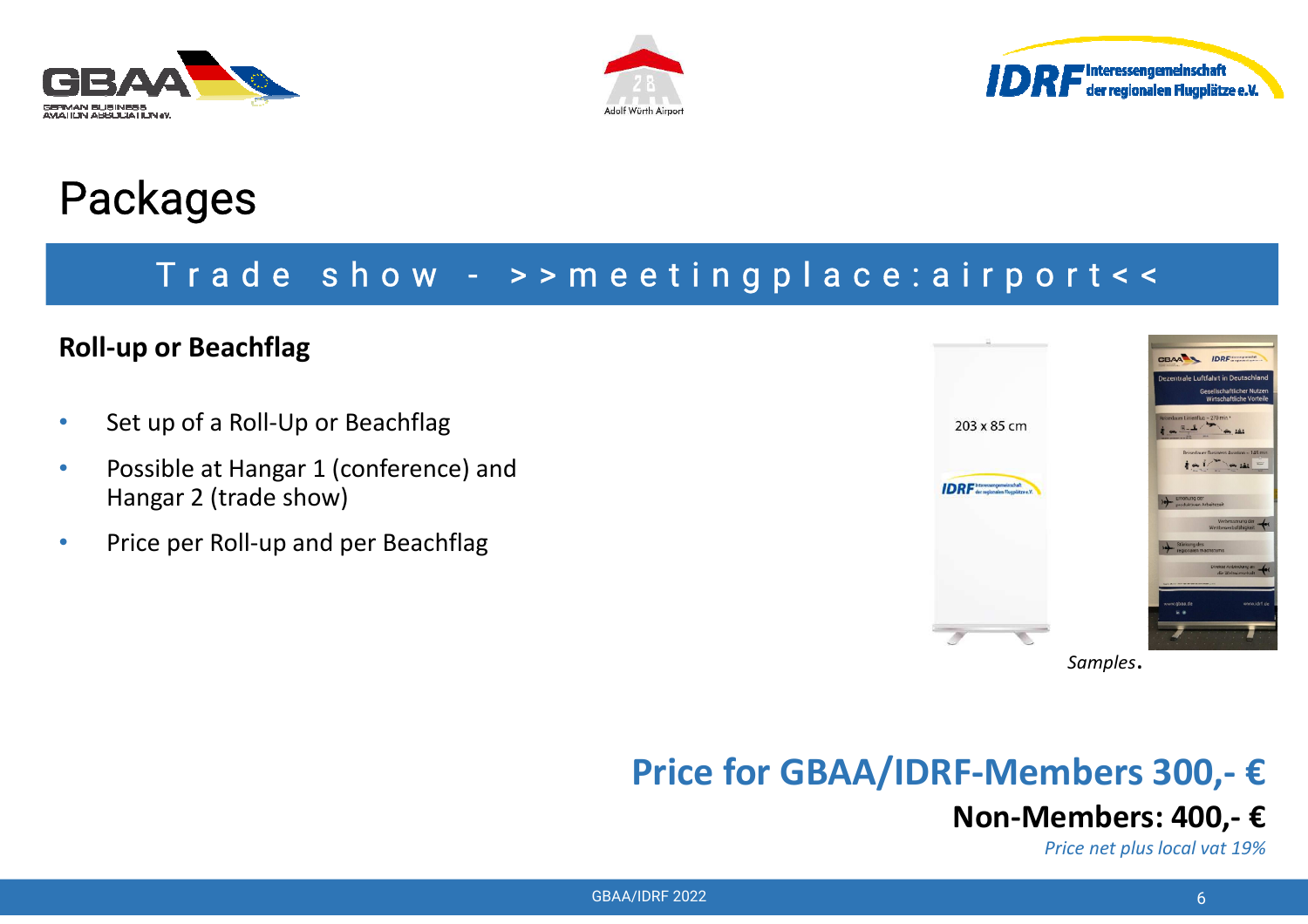





#### T <sup>r</sup> <sup>a</sup> d <sup>e</sup> <sup>s</sup> h <sup>o</sup> <sup>w</sup> - <sup>&</sup>gt; <sup>&</sup>gt; <sup>m</sup> <sup>e</sup> <sup>e</sup> <sup>t</sup> i <sup>n</sup> g p l <sup>a</sup> <sup>c</sup> <sup>e</sup> : <sup>a</sup> i <sup>r</sup> p <sup>o</sup> <sup>r</sup> <sup>t</sup> <sup>&</sup>lt; <sup>&</sup>lt;

#### **Company logo on 'Welcome-Screen'**

- •Presentation of your company logo on the 'Welcome-Screen'
- •Presentation at Hangar 1 (conference hangar)
- $\bullet$ Your logo will presented before the conference and on all breaks
- •During the conference a presentation is not possible



*Sample*.

**Price for GBAA/IDRF-Members 300,- €**

#### **Non-Members: 400,- €**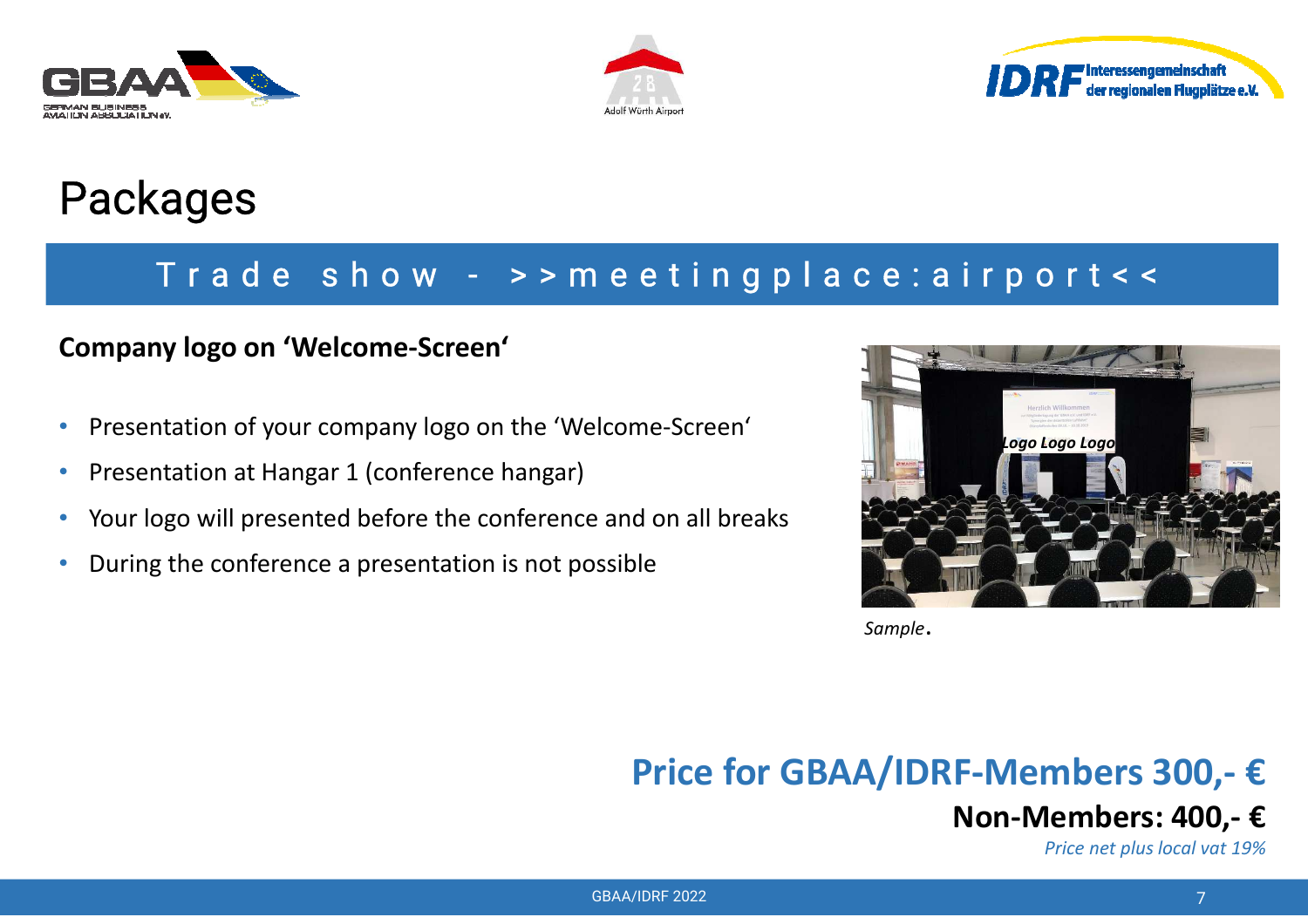





#### T <sup>r</sup> <sup>a</sup> d <sup>e</sup> <sup>s</sup> h <sup>o</sup> <sup>w</sup> - <sup>&</sup>gt; <sup>&</sup>gt; <sup>m</sup> <sup>e</sup> <sup>e</sup> <sup>t</sup> i <sup>n</sup> g p l <sup>a</sup> <sup>c</sup> <sup>e</sup> : <sup>a</sup> i <sup>r</sup> p <sup>o</sup> <sup>r</sup> <sup>t</sup> <sup>&</sup>lt; <sup>&</sup>lt;

#### **Catering & Marketing**

- •Be a 'Catering & Marketing' sponsor
- •Your logo will be presented on the buffet
- •Catering is available at Hangar 2 (trade show hangar)

## **Lunch**

## **Price for GBAA/IDRF-Members 1.200,- €**

## **Non-Members: 1.550,- €**

*Price net plus local vat 19%*





*Sample*.

## **Coffee-breakPrice for GBAA/IDRF-Members 800,- €**

#### **Non-Members: 1.050,- €**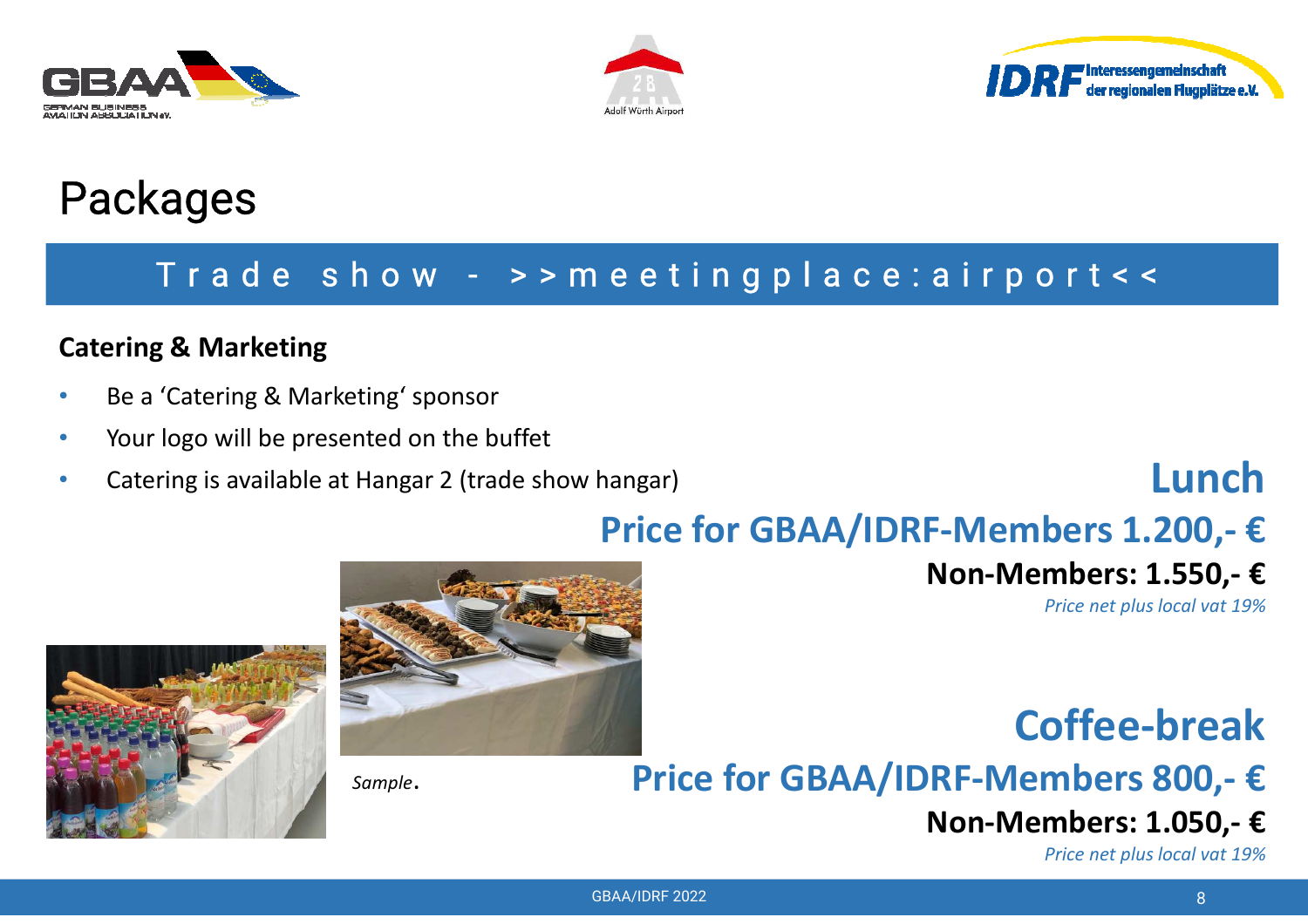





#### T <sup>r</sup> <sup>a</sup> d <sup>e</sup> <sup>s</sup> h <sup>o</sup> <sup>w</sup> - <sup>&</sup>gt; <sup>&</sup>gt; <sup>m</sup> <sup>e</sup> <sup>e</sup> <sup>t</sup> i <sup>n</sup> g p l <sup>a</sup> <sup>c</sup> <sup>e</sup> : <sup>a</sup> i <sup>r</sup> p <sup>o</sup> <sup>r</sup> <sup>t</sup> <sup>&</sup>lt; <sup>&</sup>lt;

#### **Catering & Marketing**

- •Be a 'Catering & Marketing' sponsor
- •Positioning of your logo on the buffet
- •Evening event on 28 June 2022 at Hangar 1 (conference hangar) starting from 19.00h



*Sample*.

## **Evening event 28 JUNE 2022Price for GBAA/IDRF-Members 1.900,- €**

### **Non-Members: 2.500,- €**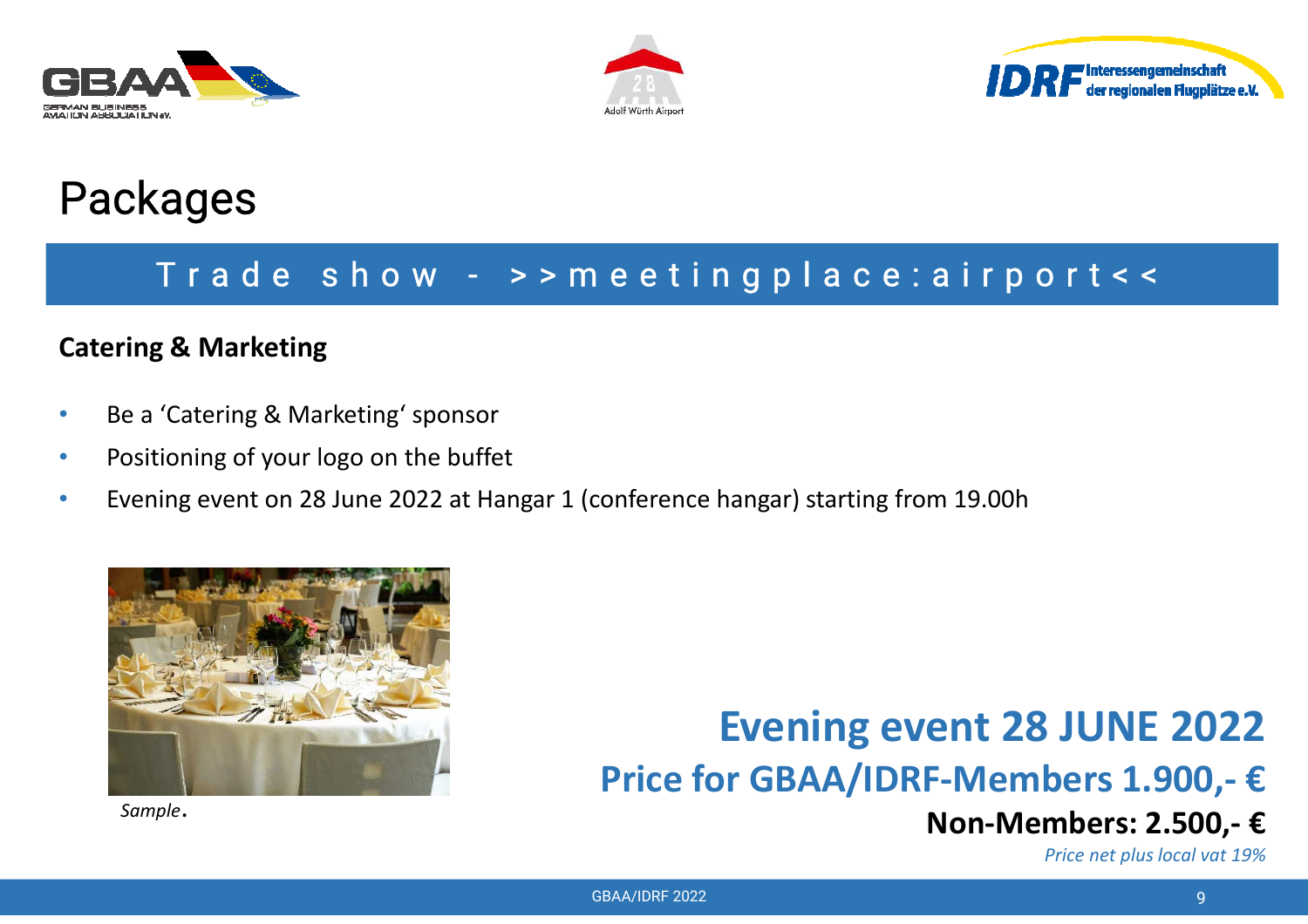





#### T <sup>r</sup> <sup>a</sup> d <sup>e</sup> <sup>s</sup> h <sup>o</sup> <sup>w</sup> - <sup>&</sup>gt; <sup>&</sup>gt; <sup>m</sup> <sup>e</sup> <sup>e</sup> <sup>t</sup> i <sup>n</sup> g p l <sup>a</sup> <sup>c</sup> <sup>e</sup> : <sup>a</sup> i <sup>r</sup> p <sup>o</sup> <sup>r</sup> <sup>t</sup> <sup>&</sup>lt; <sup>&</sup>lt;

#### **Sponsoring package GOLD**

- •'Catering & Marketing' sponsor at the coffee break on 28 June 2022
- •Presentation of your company logo on the 'Welcome-Screen'
- •1x Roll-up or 1x Beachflag

### **Price for GBAA/IDRF-Members 960,- €**

## **Non-Members: 1.250,- €**

*Price net plus local vat 19%*

#### **Sponsoring package SILVER**

- •Presentation of your company logo on the 'Welcome-Screen'
- •1x Roll-up or 1x Beachflag

## **Price for GBAA/IDRF-Members 480,- €**

## **Non-Members: 650,- €**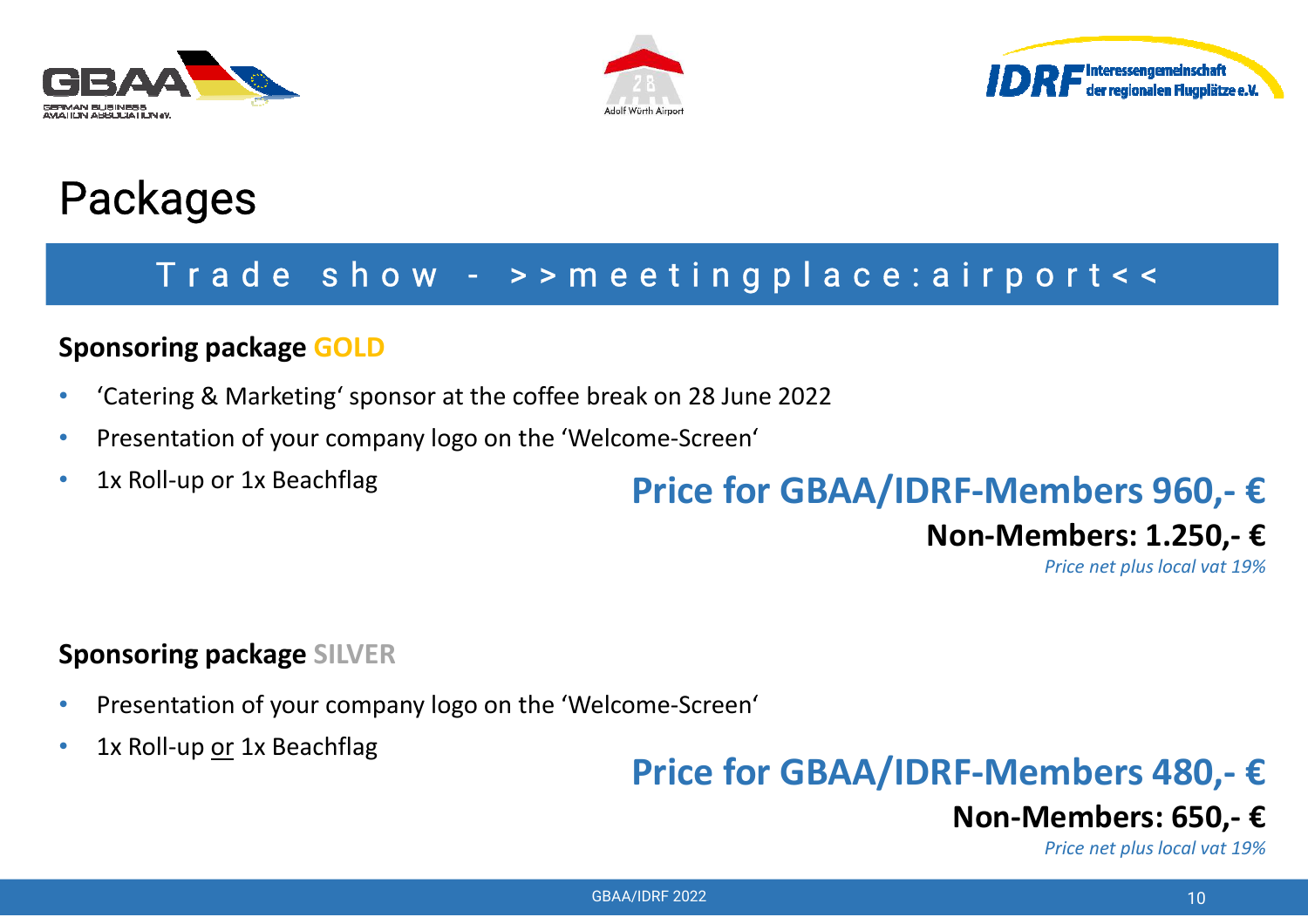





#### T <sup>r</sup> <sup>a</sup> d <sup>e</sup> <sup>s</sup> h <sup>o</sup> <sup>w</sup> - <sup>&</sup>gt; <sup>&</sup>gt; <sup>m</sup> <sup>e</sup> <sup>e</sup> <sup>t</sup> i <sup>n</sup> g p l <sup>a</sup> <sup>c</sup> <sup>e</sup> : <sup>a</sup> i <sup>r</sup> p <sup>o</sup> <sup>r</sup> <sup>t</sup> <sup>&</sup>lt; <sup>&</sup>lt;

| <b>Booking form:</b>                                                                                                                                                                                                           | We would like to book:                             |
|--------------------------------------------------------------------------------------------------------------------------------------------------------------------------------------------------------------------------------|----------------------------------------------------|
|                                                                                                                                                                                                                                | booth, 3m x 1,5m                                   |
|                                                                                                                                                                                                                                | <b>Static Display</b>                              |
| Address: Andreas and the set of the set of the set of the set of the set of the set of the set of the set of the set of the set of the set of the set of the set of the set of the set of the set of the set of the set of the | We would like to be a sponsor and book as follows: |
|                                                                                                                                                                                                                                | Roll-up or Beachflag                               |
| Names at booth:                                                                                                                                                                                                                | Logo on 'Welcome-Screen'                           |
|                                                                                                                                                                                                                                | <b>Catering &amp; Marketing at Lunch</b>           |
|                                                                                                                                                                                                                                | Catering & Marketing at coffee break               |
| Contact person at the booth (name/mobile-No.)                                                                                                                                                                                  | Catering & Marketing at evening event 28 June 2022 |
|                                                                                                                                                                                                                                | Sponsor package GOLD                               |
|                                                                                                                                                                                                                                | <b>Sponsor package SILVER</b>                      |

*Please fill out and return by email to: annabella.littau@idrf.de or ceo@gbaa.de*